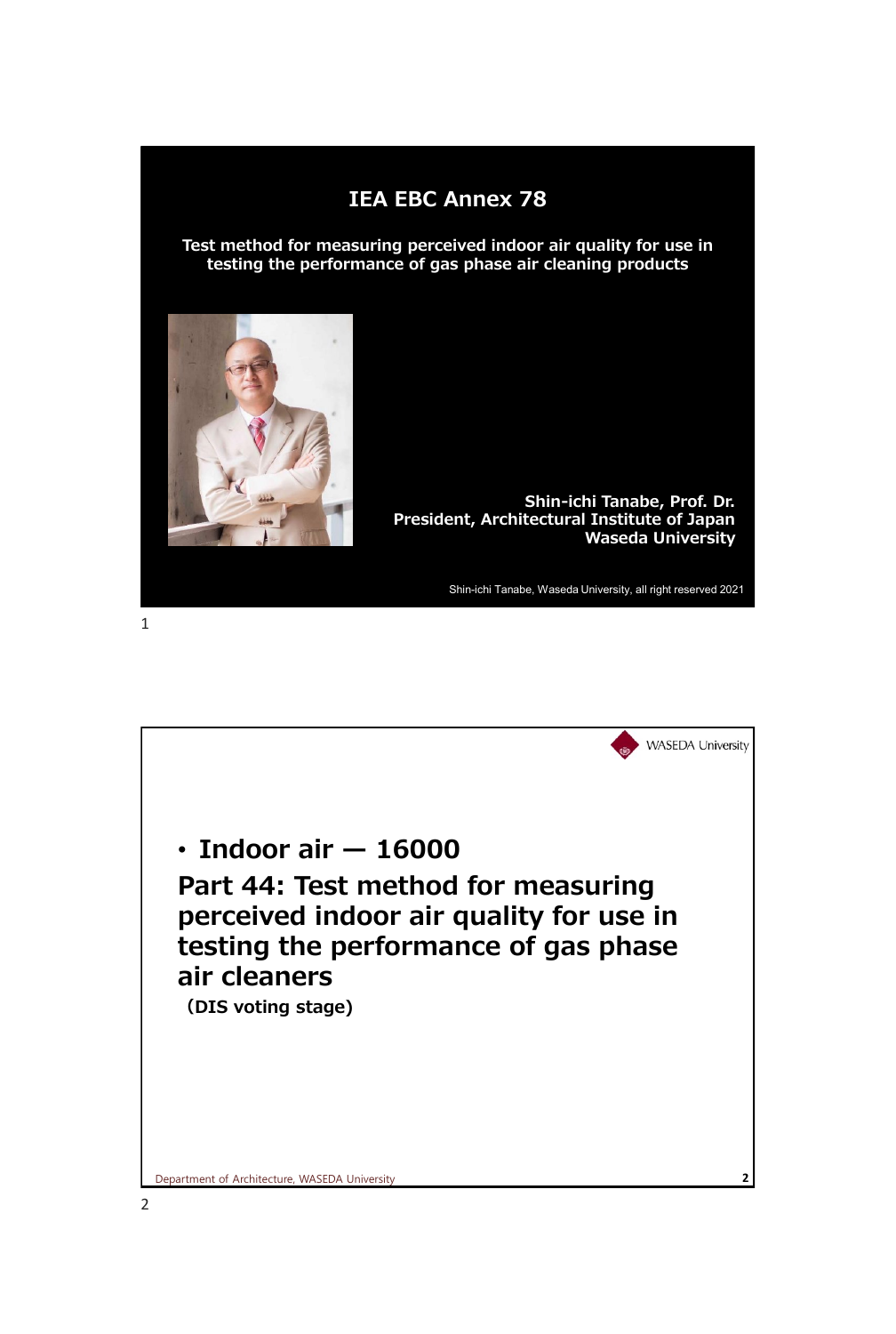

3

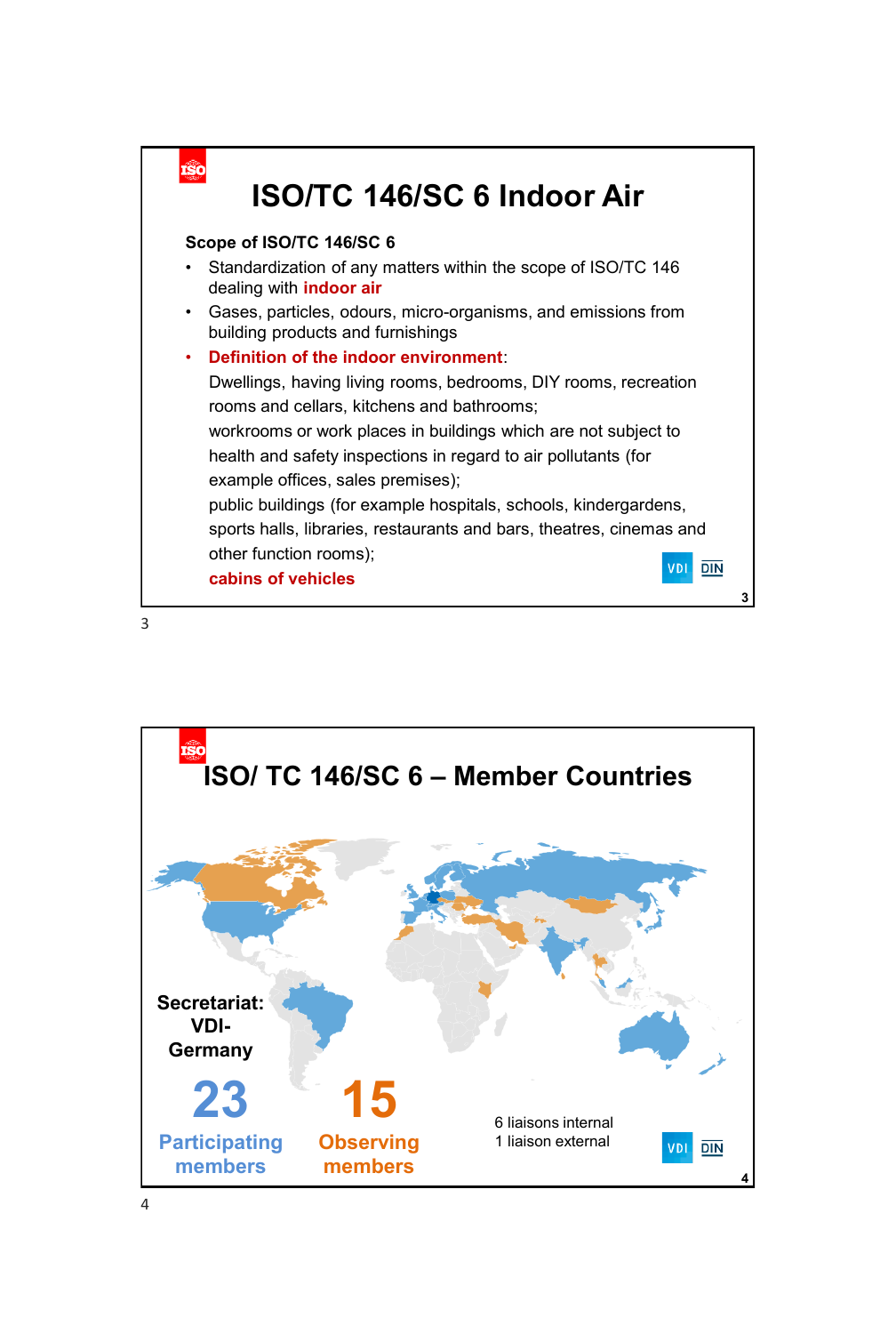

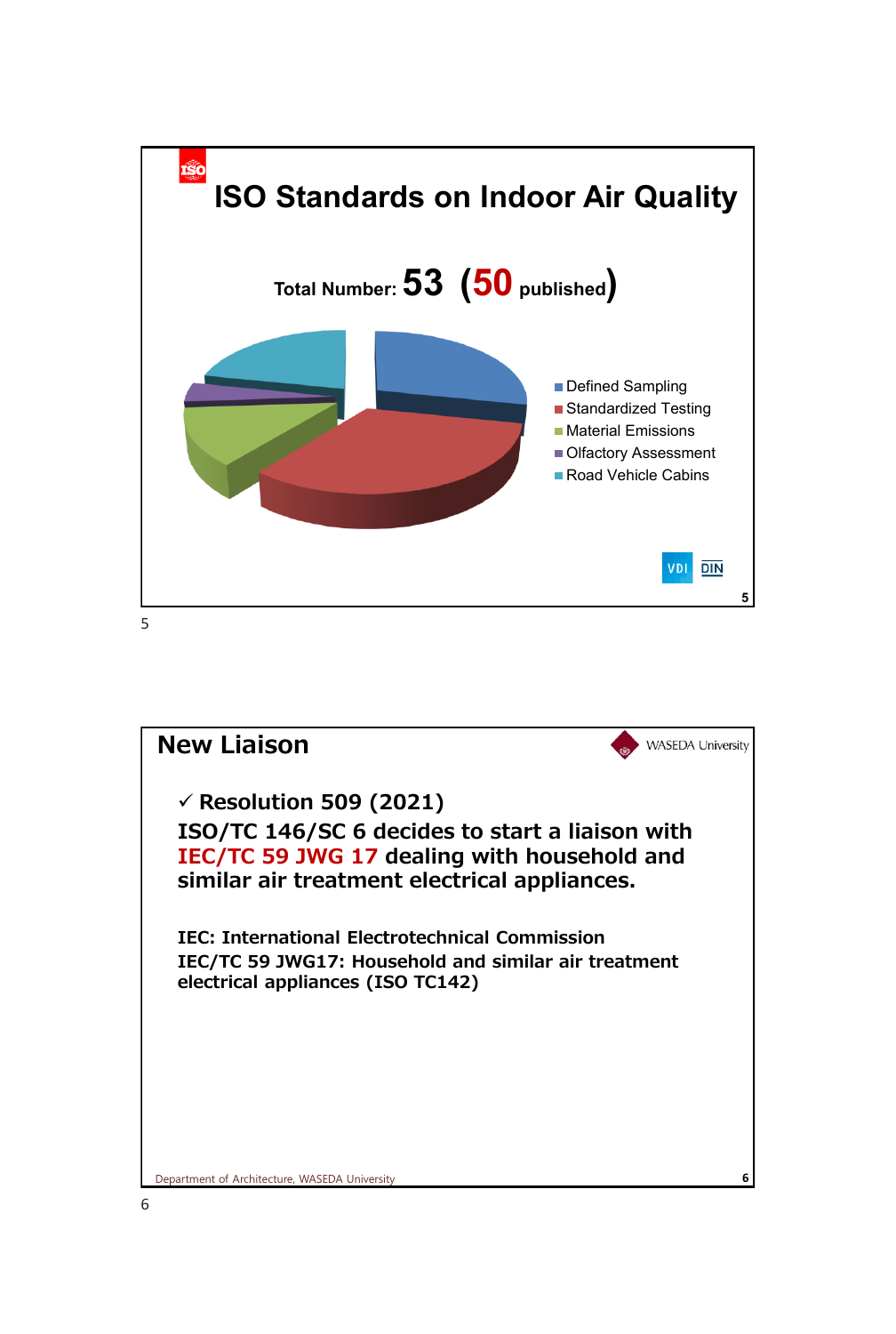

7